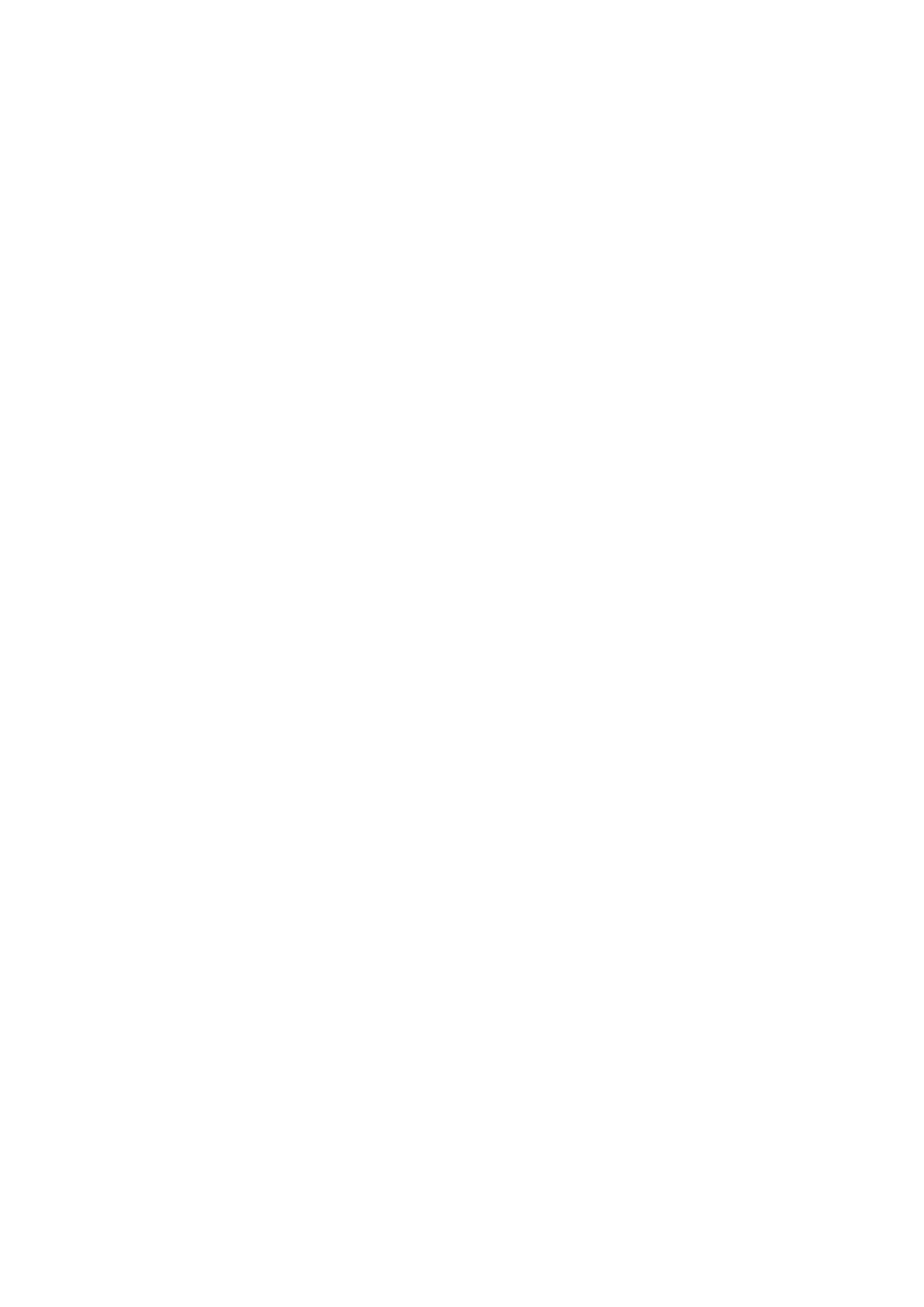



Food and Agriculture Organization of the United Nations Rome, 2020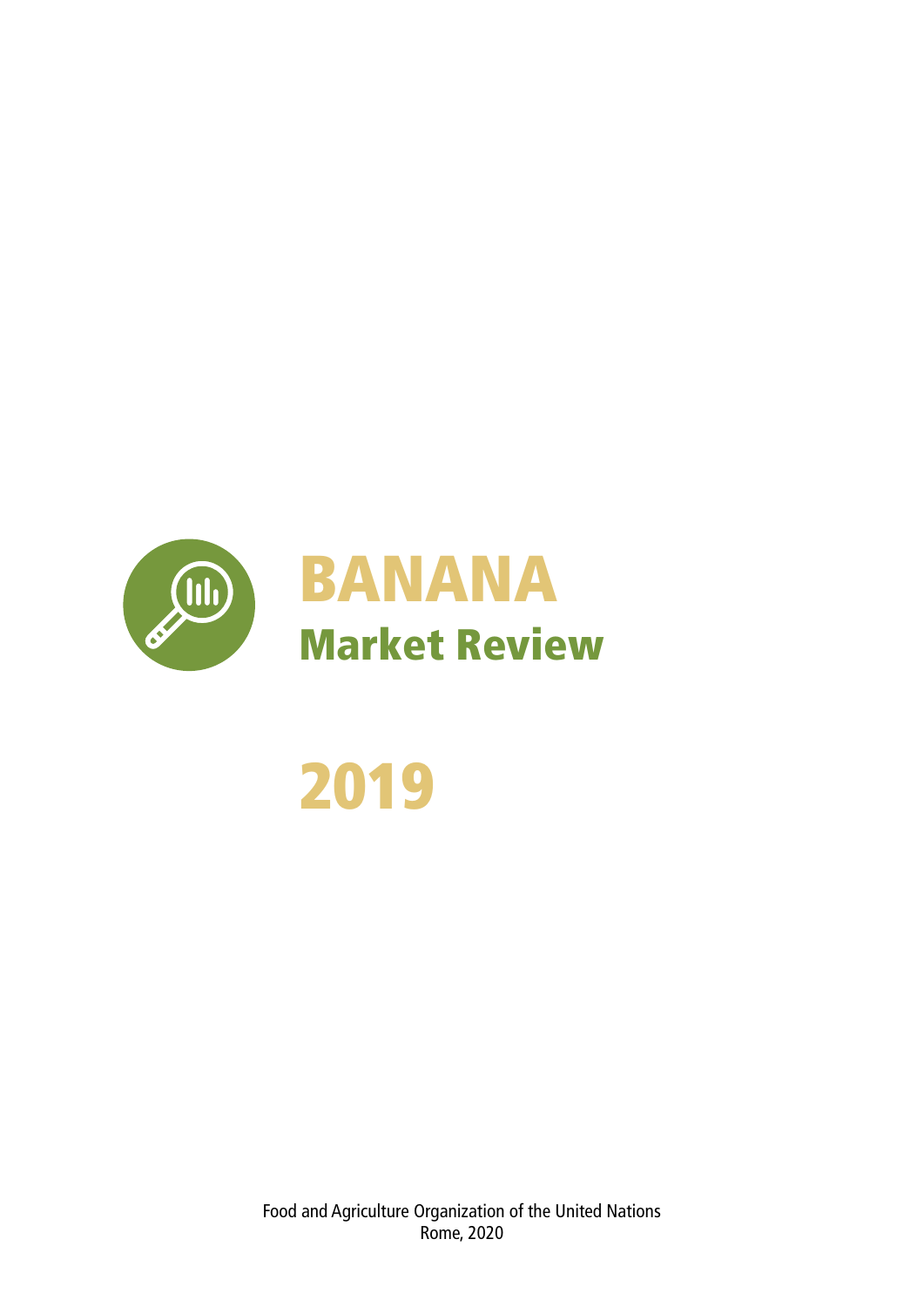Required citation: FAO. 2020. *Banana Market Review 2019*. Rome.

The designations employed and the presentation of material in this information product do not imply the expression of any opinion whatsoever on the part of the Food and Agriculture Organization of the United Nations (FAO) concerning the legal or development status of any country, territory, city or area or of its authorities, or concerning the delimitation of its frontiers or boundaries. The mention of specific companies or products of manufacturers, whether or not these have been patented, does not imply that these have been endorsed or recommended by FAO in preference to others of a similar nature that are not mentioned.

The views expressed in this information product are those of the author(s) and do not necessarily reflect the views or policies of FAO.

© FAO, 2020



Some rights reserved. This work is made available under the Creative Commons Attribution-NonCommercial-ShareAlike 3.0 IGO licence (CC BY-NC-SA 3.0 IGO; [https://creativecommons.org/licenses/by-nc-sa/3.0/igo/legalcode\)](https://creativecommons.org/licenses/by-nc-sa/3.0/igo/legalcode).

Under the terms of this licence, this work may be copied, redistributed and adapted for non-commercial purposes, provided that the work is appropriately cited. In any use of this work, there should be no suggestion that FAO endorses any specific organization, products or services. The use of the FAO logo is not permitted. If the work is adapted, then it must be licensed under the same or equivalent Creative Commons licence. If a translation of this work is created, it must include the following disclaimer along with the required citation: "This translation was not created by the Food and Agriculture Organization of the United Nations (FAO). FAO is not responsible for the content or accuracy of this translation. The original [Language] edition shall be the authoritative edition."

Disputes arising under the licence that cannot be settled amicably will be resolved by mediation and arbitration as described in Article 8 of the licence except as otherwise provided herein. The applicable mediation rules will be the mediation rules of the World Intellectual Property Organization <http://www.wipo.int/amc/en/mediation/rules> and any arbitration will be conducted in accordance with the Arbitration Rules of the United Nations Commission on International Trade Law (UNCITRAL).

Third-party materials. Users wishing to reuse material from this work that is attributed to a third party, such as tables, figures or images, are responsible for determining whether permission is needed for that reuse and for obtaining permission from the copyright holder. The risk of claims resulting from infringement of any third-party-owned component in the work rests solely with the user.

Sales, rights and licensing. FAO information products are available on the FAO website [\(www.fao.org/publications](http://www.fao.org/publications)) and can be purchased through [publications-sales@fao.org](mailto:publications-sales%40fao.org?subject=). Requests for commercial use should be submitted via: www.fao.org/contactus/licence-request. Queries regarding rights and licensing should be submitted to: [copyright@fao.org](mailto:copyright%40fao.org?subject=).

**Cover photo:** © Pixabay **Back cover photo:** © Chiquita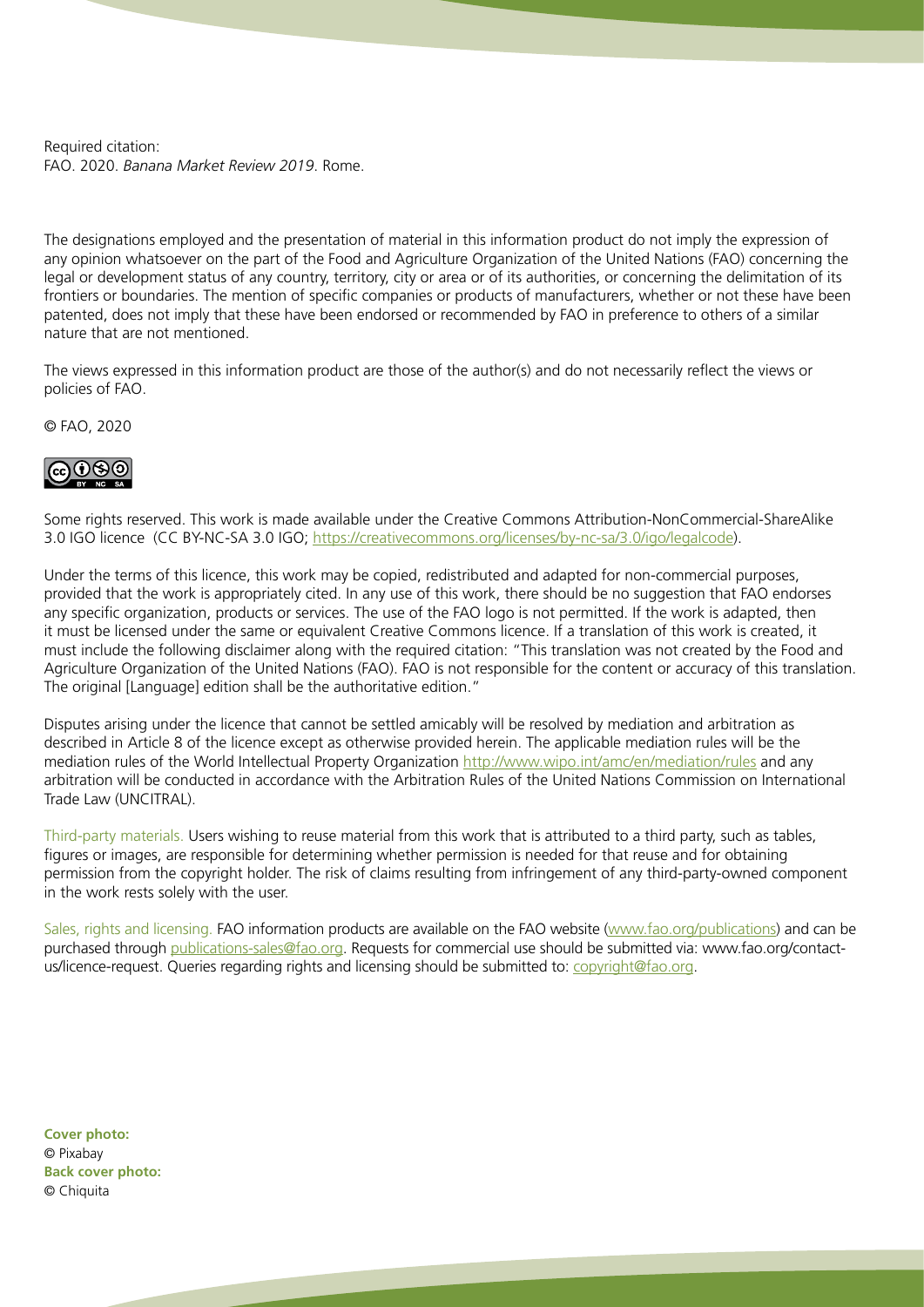# **Contents**

| Note on methodology<br><b>Foreword</b>          | VĪ<br>vii |
|-------------------------------------------------|-----------|
| Developments in banana trade - results for 2019 |           |
| <b>Exports</b>                                  | 1         |
| <b>Imports</b>                                  | R         |
| <b>Market access to the European Union</b>      | 5         |
| <b>Recent challenges to banana trade</b>        | 8         |

 $\sim$   $\sim$  $\mathbf{r}$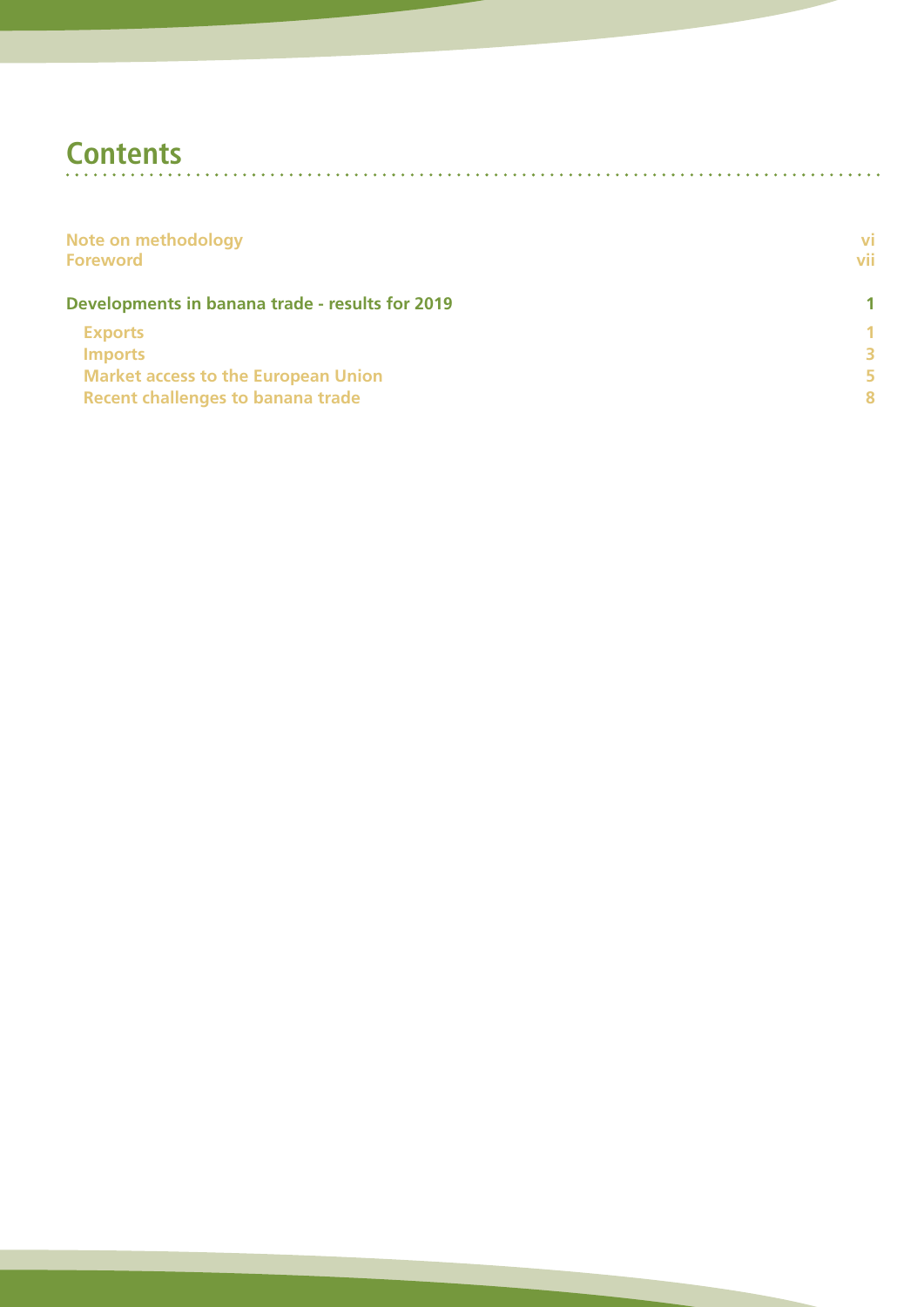# **Note on methodology**

Data and information in this market review were compiled from communications with national sources and industry partners in trading countries, monthly data from TDM and COMTRADE and secondary information and data from desk research.

Detailed tables on global trade in bananas as well as further information on data sources and any deviations from the underlying methodology can be found in the Banana Statistical Compendium 2019.

All data in this report should be considered as provisional.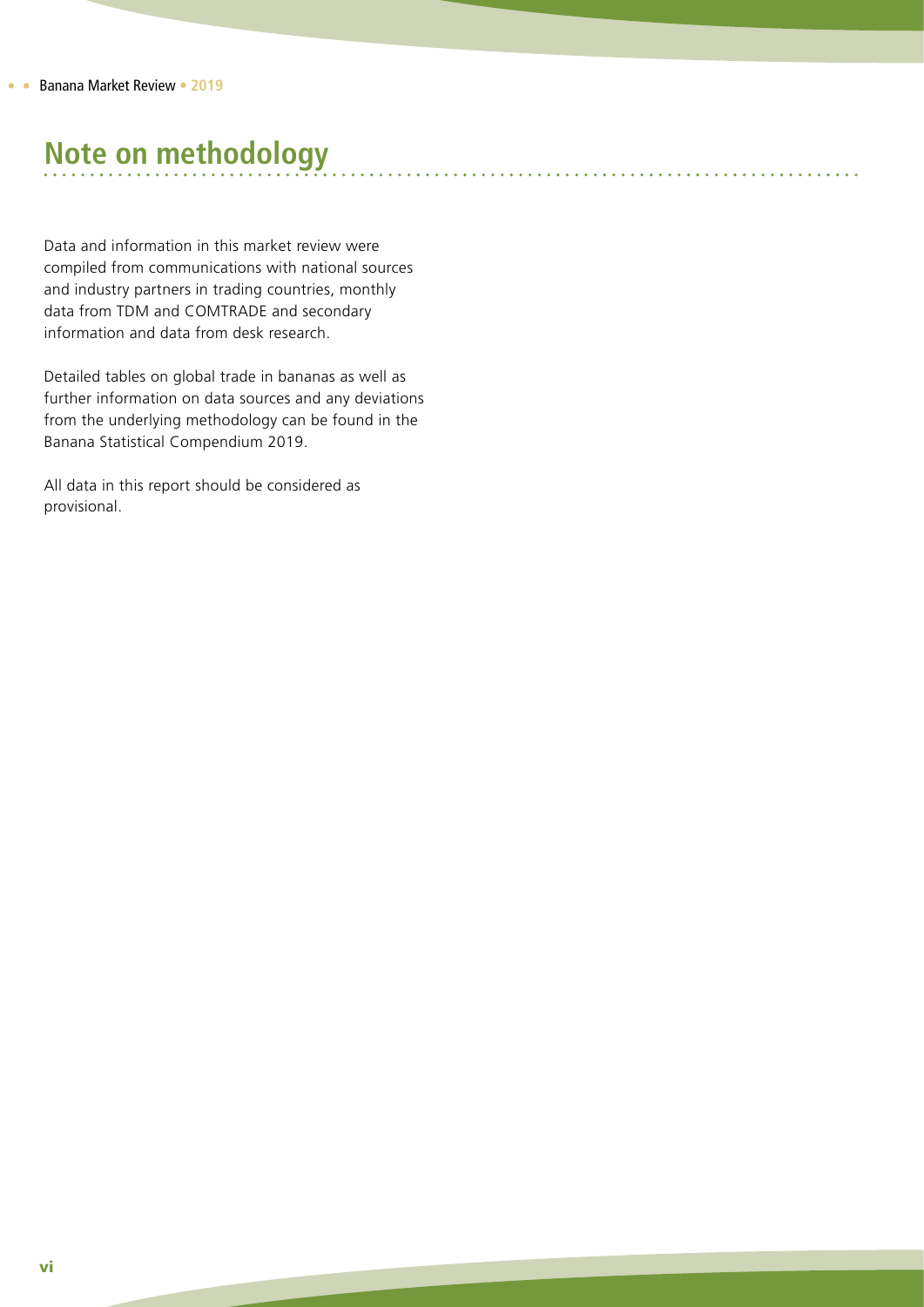### **Foreword**

The Banana Market Review is issued on an annual basis to Members and Observers of the Sub-Group on Bananas of the Intergovernmental Group on Bananas and Tropical Fruits, which is a subsidiary body of the Committee on Commodity Problems (CCP).

It is prepared by the Team on Responsible Global Value Chains, Markets and Trade Division, Food and Agriculture Organization of the United Nations (FAO), Rome, and the tables contained bring together the information available to FAO, supplemented by data obtained from other sources in particular with regard to preliminary estimates.

The Team on Responsible Global Value Chains provides research and analyses on global value chains for agricultural commodities, and economic data and analyses on tropical fruits. Regular publications include market reviews, outlook appraisals and projections for bananas and tropical fruits. The team also provides assistance to developing countries in designing and implementing national policies regarding responsible value chains in agriculture.

The report is available at the following FAO website: <http://www.fao.org/economic/est/est-commodities/bananas/en/>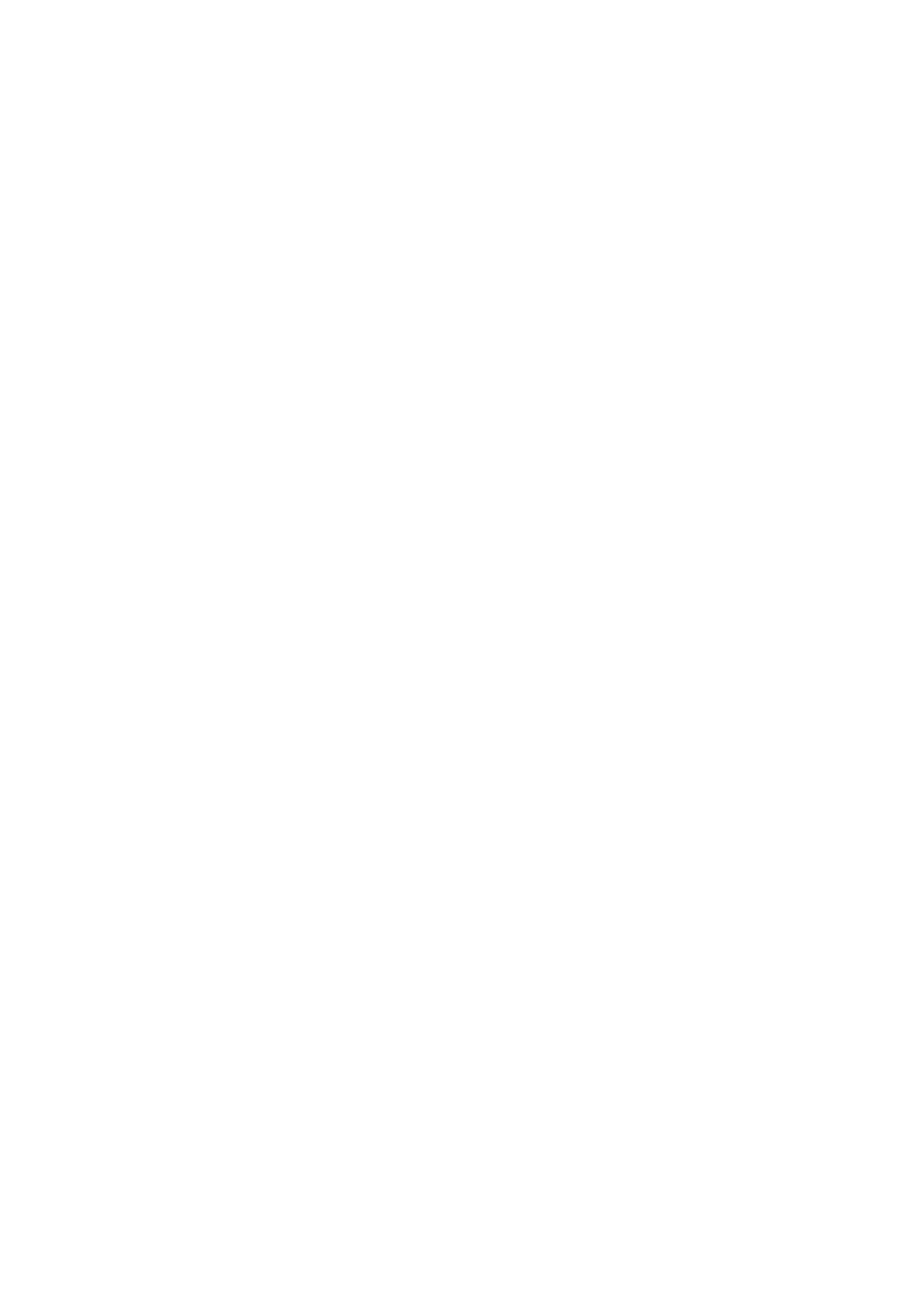## <span id="page-8-0"></span>**Developments in banana trade - results for 2019**

#### **Exports**

Global exports of bananas, excluding plantain, reached a new record high of an estimated 21 million tonnes in 2019, an increase of 10.2 percent compared with 2018. Data for the full year indicate that strong supply growth in Ecuador and the Philippines, the two leading exporters, was again chiefly accountable for this rise. Fast expansion in exports was also recorded for Panama, which benefited from ample growth in supplies following the activation of a major banana production zone in the Baru district. Adverse weather conditions attributed to the El Niño weather phenomenon meanwhile continued to affect shipments from several other key suppliers, most severely those from Costa Rica and the Dominican Republic.

Exports from **Latin America and the Caribbean** increased by 3 percent in 2019, to 15.1 million tonnes, due to strong growth in shipments in several of the key exporters. Ecuador, which accounts for over 40 percent of exports from the region, registered a further 4.2 percent expansion in shipments and reached nearly 6.7 million tonnes. Although adverse weather conditions attributed to the El Niño weather phenomenon had hampered production during the first eight months of the year, the country increased its exports for the third consecutive year. Fast growth in demand from China and Turkey, two key emerging destinations for banana shipments from Ecuador, were mainly behind this rise. Compared with 2018, supplies from Ecuador to Turkey increased by 42 percent in 2019, while exports to China increased by 73 percent, to approximately 460 000 tonnes, thereby more than offsetting a near 4-percent decline in exports to the Russian Federation. Shipments from Ecuador also continued to benefit from the scheduled tariff reductions under the European Union (EU)-Andean agreements in 2019, which facilitated imports into the EU market at a reduced rate of EUR 83/tonne throughout the year and contributed to a reported 61 percent increase in exports to the Netherlands.



Exports from Guatemala, currently the second leading exporter in the region, increased by 1.5 percent in 2019, to approximately 2.4 million tonnes. Volume growth from Guatemala was supported by an approximate 3.3 percent decline in average unit values in 2019, as large supplies outstripped demand. On average, around 90 percent of Guatemalan bananas are destined for the United States, where they compete well against bananas from other origins due to their comparatively low unit prices at import level. As such, Guatemala remained the third leading exporter of bananas globally, behind Ecuador and the Philippines, at a near 12 percent volume share in 2019. Shipments from Colombia, currently the fourth largest supplier globally, grew by 8.4 percent to 1.9 million tonnes in 2019, equivalent to 9 percent of global volumes. Successful efforts to raise production through an expansion in planted area as well as technology-related productivity gains supported this growth. These also helped to counteract the damaging effects of heavy rains attributed to the El Niño weather phenomenon that affected Colombian banana production during the first eight months of the year. In addition, the discovery of the highly damaging Fusarium wilt Tropical Race 4 (TR4) pathogen on farms in Northern Colombia in July 2019 caused substantial concern throughout the industry, threatening to reduce profit margins on account of higher costs for prevention in the second half of the year (see section on TR4 below).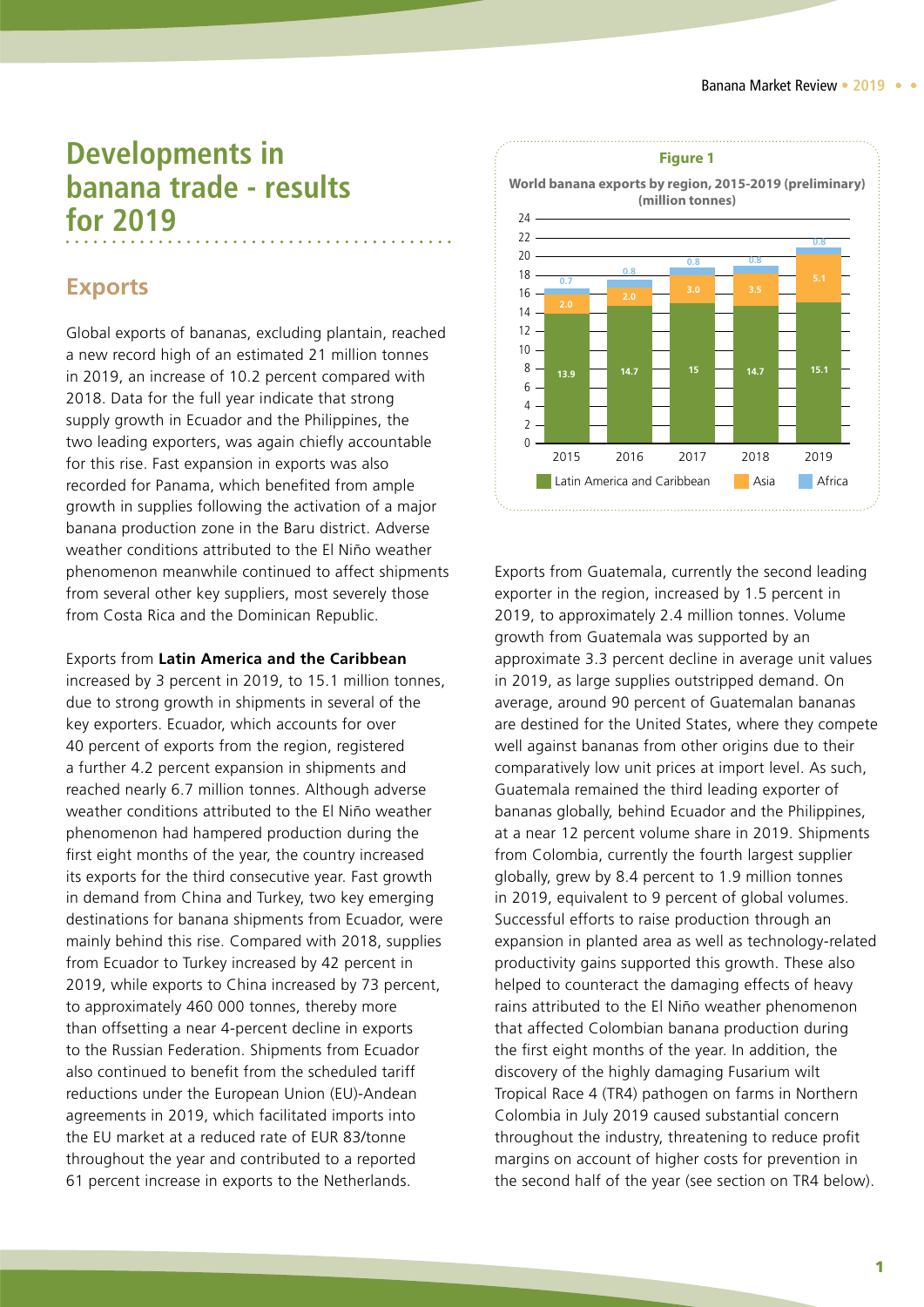Weather-induced production shortages also resulted in a 19 percent drop in exports from Costa Rica, to approximately 1.4 million tonnes. Low temperatures, humidity and flooding, which had already afflicted Cost Rican banana plantations for several months in 2018, continued to reduce yields significantly. This in turn benefited banana exports from Panama, which reported shipments of 295 000 tonnes to Costa Rica in 2019. Overall, exports from Panama more than doubled in 2019, reaching 64 000 tonnes, as a result of higher supplies and a related 40-percent decline in export unit values.

Exports from the **Caribbean** declined to an estimated 114 000 tonnes in 2019 – a decrease of 10.9 percent compared with 2018. Severe weather-related disruptions to production in the Dominican Republic, which accounts for approximately 90 percent of exports from the region, continued to affect the overall export performance of the Caribbean. Banana production in the Dominican Republic has been dramatically affected by adverse weather conditions since 2017, when Hurricane Irma caused substantial damage to plantations. Critical conditions of drought and repeated tropical storms again resulted in substantial crop losses in 2019, leading to high domestic prices for bananas within the Dominican Republic and an estimated 9.8 percent decline in exports from the country. In light of the uncertain production situation, producers reportedly continued to be unable to secure export contracts and faced additional difficulties from higher input costs caused by elevated irrigation needs to alleviate drought conditions. The increasing frequency and magnitude of adverse weather events in the region provide considerable cause for concern, particularly for small exporters from the Windward Islands, whose competitive positioning in banana trade has been undermined by their inability to shield crops from natural disasters.

**Asian** exports continued to display a healthy recovery from the weather-induced production shortages that occurred between 2015 and 2017 and reached a peak of 5.1 million tonnes in 2019, representing an increase of 42 percent compared with 2018, when they stood at 3.5 million tonnes. The rise was primarily due to another year of strong production growth in the Philippines, where exports reached 4.4 million tonnes

in 2019, an estimated increase of 41 percent compared to the previous year and an unprecedented record.<sup>1</sup> Banana production in the Philippines had been affected by a series of adverse weather conditions as well as outbreaks of TR4 between 2015 and 2017, in response to which significant investments were made in area expansion, disease prevention, new technologies and improved inputs. The Philippines ranks as the largest exporter in the region, accounting for approximately 90 percent of total export volumes from Asia. Its two major markets continued to be China and Japan in 2019, which were reported to have absorbed around one third of Pilipino exports each in 2019. Following an increase in shipped volumes of 38 percent, China overtook Japan as the largest destination for bananas from the Philippines in 2019, procuring 1.6 million tonnes.<sup>2</sup> Thanks to the significant recovery in supplies in 2018 and 2019, the Philippines regained its place as second largest global exporter of bananas behind Ecuador, accounting for 23 percent of global shipments in 2019.

Africa's exports<sup>3</sup> declined by an estimated 2.5 percent from the reported volumes in 2018, to approximately 790 000 tonnes, as a result of further significant disruptions to supplies from Cameroon. The country ranks as the second largest exporter in the region, but prolonged civil unrest continued to hinder production and export routes for the second year in a row in 2019. Consequently, shipments from Cameroon declined again, this time by nearly 20 percent, dropping to an estimated 167 000 tonnes, equivalent to 21 percent of exports from the region in 2019. Shipments from the leading exporter in the region, Côte d'Ivoire, rose by 3 percent in 2019 compared with 2018, to an overall export volume of 411 000 tonnes. The country had made significant investments into revitalizing its domestic banana production since 2017, with additional financial support from the European Union. Exports from Côte d'Ivoire primarily reach the European Union, most importantly France, where they benefited from the supply shortages from Cameroon in 2019.

*<sup>1</sup> Data reported by the Philippine Statistics Authority in June 2020.*

*<sup>2</sup> Data reported by the Philippine Statistics Authority in June 2020.*

*<sup>3</sup> For the purpose of this study, intra-African trade is excluded.*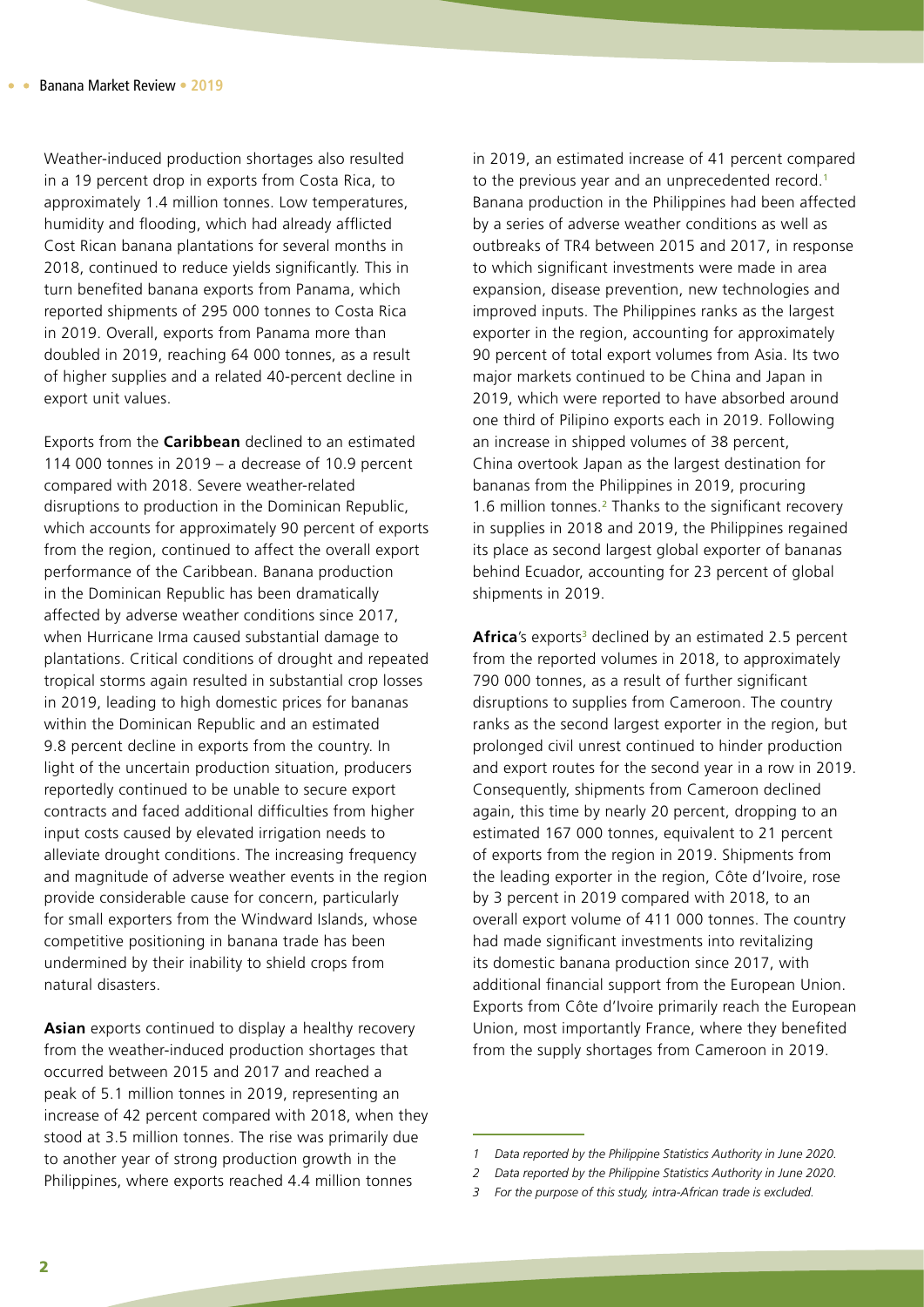<span id="page-10-0"></span>While shipments from Cameroon to France declined by 69 percent in 2019, exports from Côte d'Ivoire registered a 37 percent increase, to a reported volume of 243 000 tonnes.

#### **Imports**

Global net import volumes of bananas reached 19.4 million tonnes in 2019, an estimated increase of 6.5 percent compared with 2018. Data for the full year indicate a contraction of 1.3 percent and 2.6 percent in the two largest net importers, the European Union and the United States, respectively. Conditions of supply outstripping demand continued to suppress prices significantly in both markets in 2019, particularly during the summer months, when competition from temperate fruits was strong in both the United States and the European Union. This continued to cause substantial concern to African, Caribbean and Pacific (ACP) exporters and European producers, who tend to have difficulty to compete on prices. While these two groups are not homogenous and costs vary broadly across countries within each group, ACP producers are generally faced with higher production costs arising from less favourable land and infrastructure conditions, small farm sizes and a high exposure to natural disasters.



#### Net imports by the **European Union** (EU), the largest global importer, declined slightly to 5.9 million tonnes in 2019, from their unprecedented peak of 6 million tonnes in 2018. The major importing countries within the EU, in particular Germany, the United Kingdom and Italy, reported lower import and consumption levels on account of strong competition from temperate fruits during the unusually long and warm summer season. Imports by France and Spain faced additional competition from higher domestic supplies from the French West Indies and the Canaries, respectively. Monthly developments of indicative EU import values of bananas closely reflected the overall supply and demand situation. Early in the year, a shortage in export supplies resulted in EU import unit values reaching a peak of USD 944 per tonne in April 2019. During the summer months, abundant export supplies, coupled with the above-mentioned decline in demand, resulted in a significant drop in prices, with EU import unit values reaching a trough of USD 834 in August 2019. Overall, average EU import prices in US dollar terms stood 7.5 percent lower in 2019 than in 2018. In terms of imports by origin, three of the main exporting countries situated in Latin America – Ecuador, Colombia and Costa Rica – continued to dominate the market, providing some 70 percent of all EU imports. While shipments from all three exporters benefited from further scheduled tariff reductions in 2019 (see section on market access to the EU below), they nevertheless registered stagnating or declining volumes compared to the previous year as a result of the reduced EU import demand.

European banana production reached 624 425 tonnes in 2019, approximately 5 percent above the level reached in 2018.<sup>4</sup> This was primarily due to further output increases reported for Guadeloupe and Martinique, the main suppliers of bananas to France, which together accounted for almost one third of European banana production in 2019. Following the severely destructive tropical storms that hit the Caribbean in the fall of 2017, Martinique and Guadeloupe, the two French West Indies suppliers, had suffered a near complete loss of banana crops, which continued to affect their production capacity in 2018. Despite the partial recovery in Martinique,

*4 Data provided by the European Commission in May 2020.*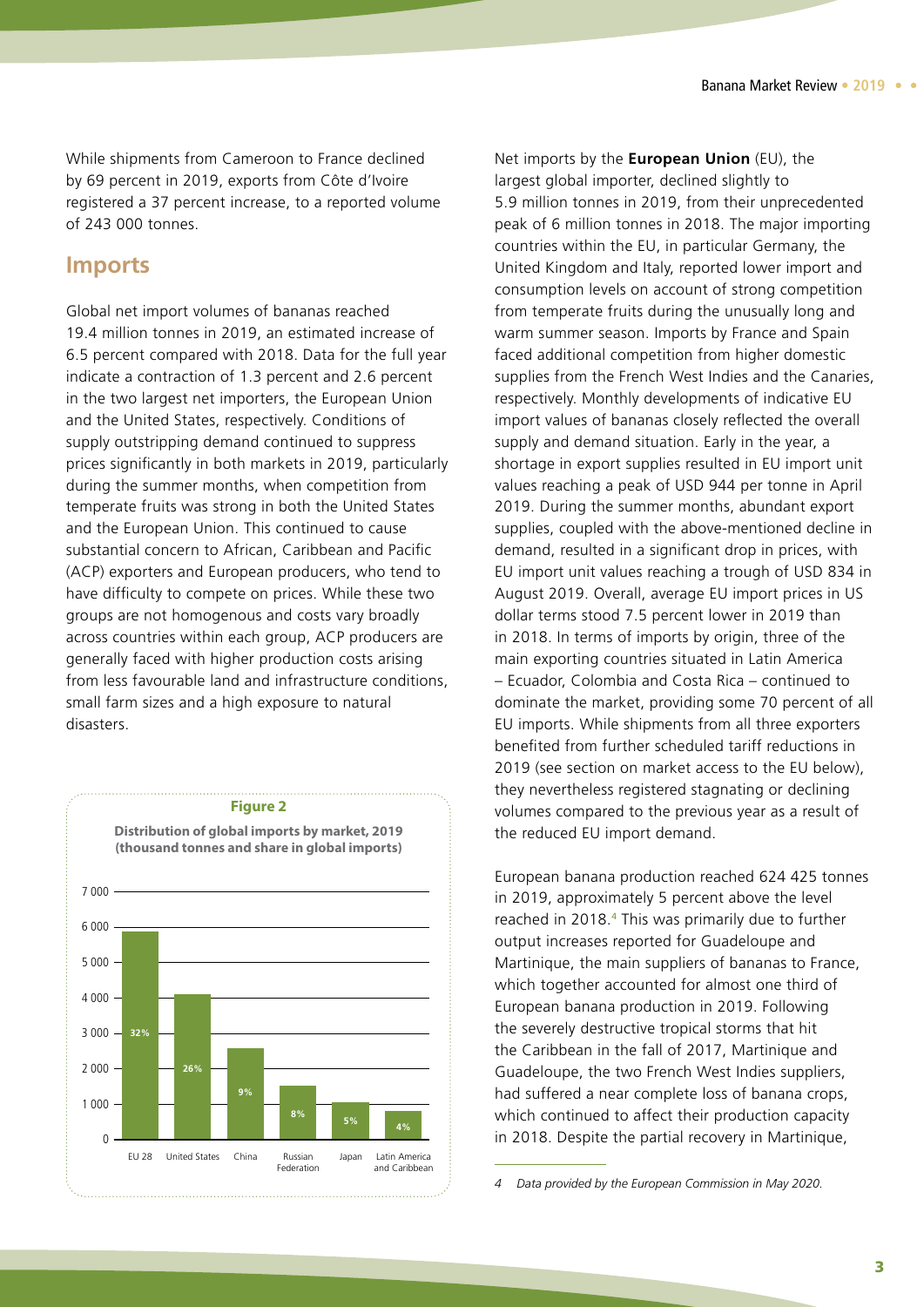

production remained well below the average of 190 000 tonnes registered from 2014 to 2016, at a reported 154 383 tonnes in 2019. Production in Guadeloupe meanwhile increased to a reported 43 215 tonnes in 2019, but similarly remained below the average of approximately 48 000 tonnes registered from 2014–2016. In response to the improved supply situation from the French West Indies, and in view of higher competition from temperate fruits during the warm summer months, France reduced its imports of bananas from third country suppliers in 2019. Over the course of 2019, France acquired approximately 672 000 tonnes from global markets, a 7.5 percent decrease compared with the same period in 2018.

Net imports into the **United States** (US) fell to 4.1 million tonnes in 2019, equivalent of an approximate global volume share of 21 percent. As such, the US continued to rank as the second largest banana importer globally in 2019. Adverse weather in some of the major exporters to the US – most notably in Costa Rica – resulted in continued difficulties in obtaining supplies. Overall, Guatemala accounted for some 41 percent of supplies to the US in 2019, while Costa Rica and Ecuador provided approximately 17 percent and 14 percent of volumes, respectively, making disruptions to shipments from these exporters particularly critical. However, in addition to the shortages in supply, import demand in the US remained subdued from April 2019 onwards, more than offsetting the effects of lower imports on prices. Similarly to the situation observed in the EU, this was mostly on account of a shift in consumer demand towards summer fruits. US wholesale prices closely reflected the overall market situation, reaching a peak of USD 1 per kilogram in March 2019 and declining continuously thereafter to USD 0.86 per kilogram in December 2019. On average, US wholesale prices stood 1.6 percent lower throughout the year than in 2018.



Imports by **China** reached nearly 2.6 million tonnes, following a significant expansion of 59 percent from 2018. Chinese import demand for bananas continued to be driven by disruptions to domestic production caused by adverse weather and diseases, as well as fast income growth and associated changes in consumer preferences. As such, China expanded its volume share to an estimated 13 percent of global net imports, overtaking the Russian Federation as the third largest importer of bananas globally. Similarly to Japan, China procures the majority of its bananas from the Philippines, and benefited from higher Pilipino supplies in 2019 following the recovery of production. Data for the full year further suggest that China increased imports from Ecuador by 91 percent, to approximately 459 200 tonnes, and doubled imports from Viet Nam, to roughly 277 600 tonnes in 2019.

Imports by the **Russian Federation** declined by 2.8 percent in 2019, to 1.5 million tonnes. Previously the third largest banana importer globally behind the EU and the US, the Russian Federation accordingly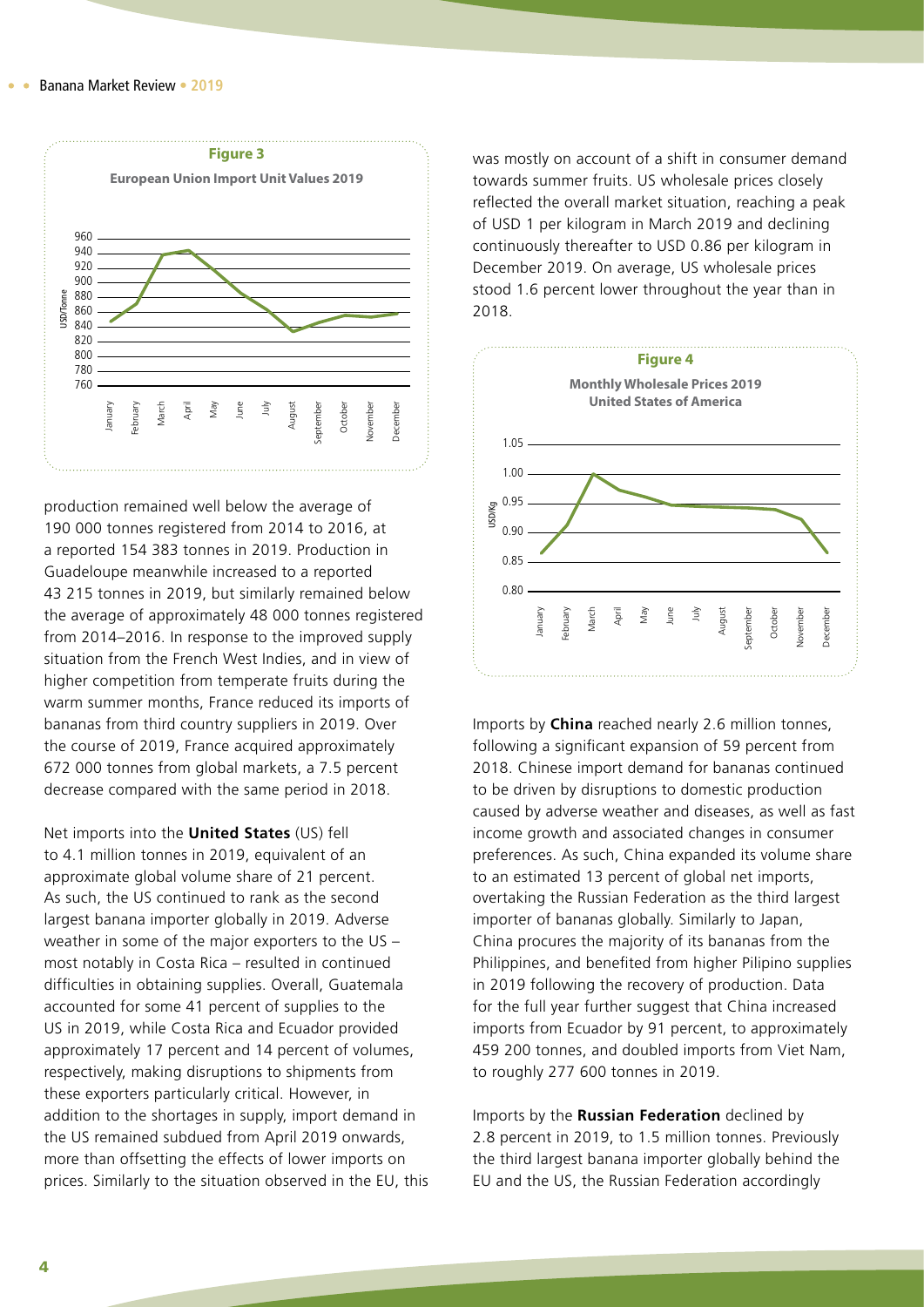<span id="page-12-0"></span>moved to fourth place, accounting for 8 percent of total global net imports in 2019. Banana imports by the Russian Federation had witnessed significant increases in 2016 and 2017, aided by a stronger currency, rising incomes and changing consumer preferences. In view of the rouble's renewed loss of purchasing power, banana imports by the Russian Federation began to slow down in 2018, and were additionally hampered by competition from abundantly and cheaply available temperate fruits in 2019. Approximately 97 percent of banana imports into the Russian Federation originated in Ecuador in 2019.

Banana imports by **Japan** slightly exceeded 1 million tonnes following growth of 4.2 percent in 2019. In light of an increasing popularity of bananas among Japanese consumers, import growth in Japan continued to benefit from the production recovery in the Philippines, traditionally the largest supplier to Japan. The country additionally imported larger volumes of bananas from origins in Latin America, most notably from Ecuador and Mexico, whose unit prices ranged on average 10 and 4 percent lower than those of the Philippines in 2019.

#### **Market access to the European Union**

Market access for bananas to the European Union is regulated by the terms and conditions of the Geneva Agreement on Trade in Bananas, which was negotiated between the European Union and Latin American banana producers in December 2009 and entered into force on 1 May 2012. By this agreement, the European Union committed to a gradual reduction of the Most Favoured Nations (MFN) tariff in eight steps, from the previous level of EUR 176/tonne to EUR 114/tonne in 2019 at the latest. Accordingly, the MFN tariff stood at EUR 114/tonne in 2019.

A number of bilateral trade agreements concluded between the European Union and Latin American banana producing countries in 2013 ensure preferential tariff duties on most of the imports from this region. Bananas imported from Central America (except for Belize), Colombia and Peru paid a reduced rate of 82 EUR/tonne in 2019 under the Central America Agreement and the European

Union-Andean agreements. This tariff was reduced to EUR 75/tonne on 1 January 2020. The ACP banana suppliers benefit from duty- and quota-free access to the European Union market under the Economic Partnership Agreement (EPA), which came into effect on 1 January 2008.<sup>5</sup> The most significant development in trade policy in recent years was the accession of Ecuador to the European Union-Andean agreements, with effect from 1 January 2017. Under this provision, the tariff on banana imports from Ecuador, previously the only major supplier paying the MFN tariff, stood at a rate of EUR 83/tonne in 2019, i.e. one euro above the rate paid by its main competitors Costa Rica and Colombia. This preferential tariff was reduced to its final level under the current agreement, EUR 76/ tonne, on 1 January 2020, maintaining the one euro difference with the rate paid by other Andean and Central American suppliers.

To alleviate concerns by European Union producers, who fear that excess supply from Ecuador and other Latin American suppliers might harm demand for European Union bananas, the European Commission has adopted a safeguard clause that limits the preferential access of the nine Latin American suppliers to certain agreed annual thresholds. In 2019, this threshold was set at 1 957 500 metric tonnes for Ecuador, well above the country's total exports to the European Union of 1 463 067 metric tonnes reported in the same year. The annual import thresholds are revised upwards on a yearly basis.

Data reported by the European Commission show that three Latin American exporters exceeded the import volumes agreed in the respective bilateral trade agreements in 2019. According to these data, volumes from Nicaragua reached 74 366 tonnes or 513 percent of the agreed level in 2019, while volumes from Guatemala reached 199 779 tonnes or 276 percent of the agreed levels. Imports from Peru, meanwhile, reached 109 278 tonnes or 108 percent of the agreed level, thereby slightly exceeding the trigger level. Given the relatively small share of bananas imported into the European Union from these producers when compared

*<sup>5</sup> All current banana suppliers in the ACP have concluded negotiations on either a full or interim EPA: Belize, Cameroon, Côte d'Ivoire, Dominica, Dominican Republic, Ghana, Grenada, Jamaica, Saint Lucia, Saint Vincent and the Grenadines, and Suriname.*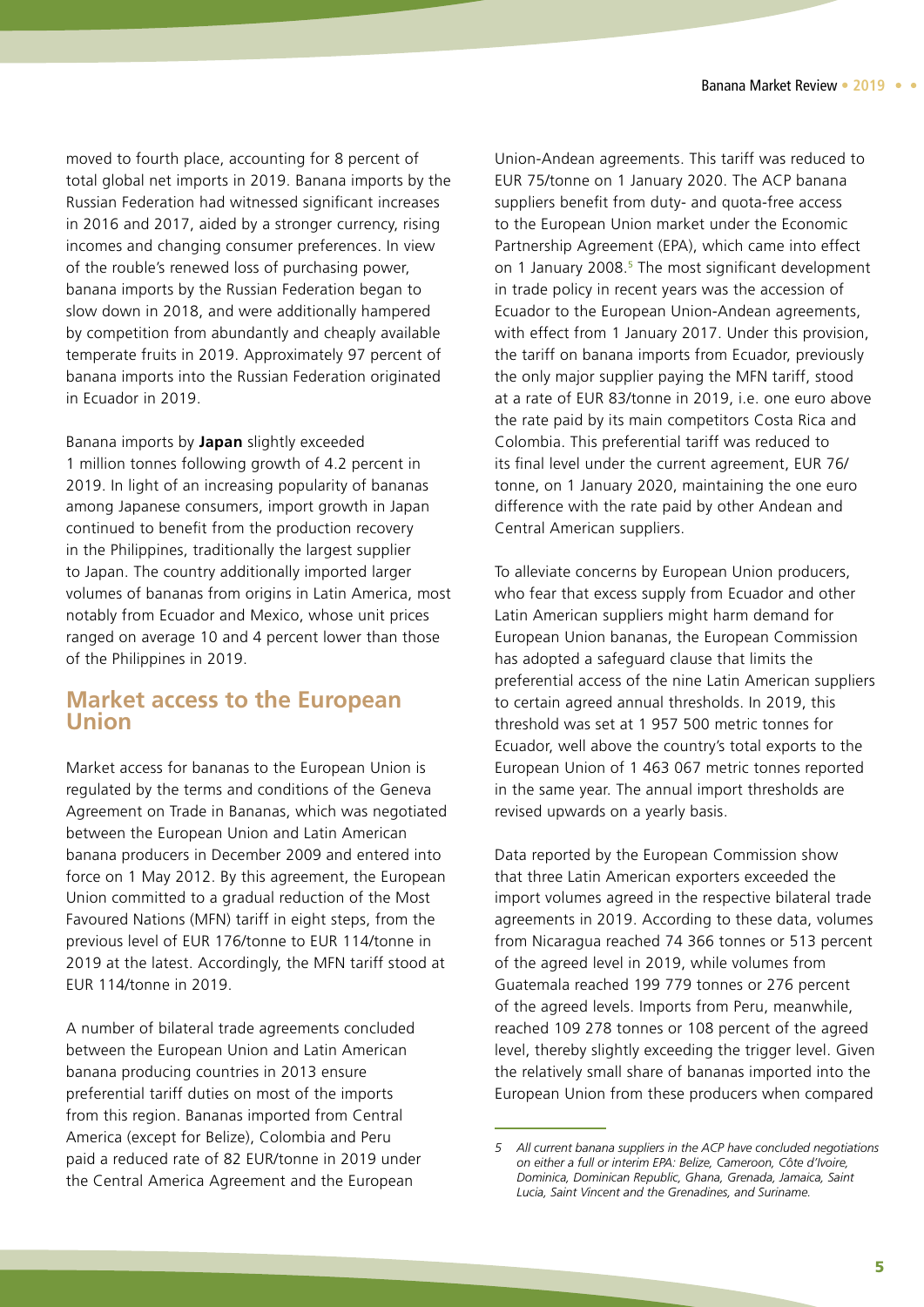| Year                                             | <b>MFN</b> | <b>Central America and</b><br><b>Andean countries*</b> | <b>Ecuador</b> |
|--------------------------------------------------|------------|--------------------------------------------------------|----------------|
| 2010                                             | 148        | 48                                                     | 148            |
| 2011                                             | 143        | 143                                                    | 43             |
| 2012                                             | 136        | 136                                                    | -36            |
| 2013                                             | -32        | 74                                                     | 32             |
| 2014                                             | -32        |                                                        | 32             |
| 2015                                             | 132        | .1 Q                                                   | 32             |
| 2016                                             |            | I O 3                                                  |                |
| 2017                                             | -22        | 96                                                     | 97             |
| 2018                                             |            | 89                                                     | -) ( J         |
| 2019                                             |            | 82                                                     | 83             |
| 2020                                             |            | 75                                                     | 76             |
| 2021                                             |            | 75                                                     | 76             |
| 2022                                             | 114        | 75                                                     | 76             |
| Source: WTO Tariff Database.<br>* except Ecuador |            |                                                        |                |

#### **Table 1: European Union's preferential tariff reduction schedules under the banana agreements**

to their main competitors, Colombia, Ecuador and Costa Rica, the impact on prices and on the overall stability of the European banana market remained negligible. Considering this, the European Commission decided against the temporary suspension of the tariff preferences foreseen in the stabilization mechanism agreements, thereby raising the concerns of both ACP exporters and European Union producers.

Annual data from the European Union show a distinct increase in total banana imports following the implementation of the Geneva Agreement on Trade in Bananas in 2012 and the conclusion of the bilateral trade agreements with Andean and Central American banana producers in 2013 (Figure 5). Between 2012 and 2019, total European Union imports of banana grew at an average annual rate of 4 percent, while imports originating in ACP producing countries experienced an average annual growth of only 0.9 percent. This compares with average annual growth of 4.1 percent for imports from ACP suppliers for the period of 2004 to 2011, when total European Union imports expanded on average by only 2.2 percent per annum. Further, following Ecuador's accession to the European Union-Andean agreements on 1 January 2017, European Union banana imports from ACP suppliers displayed declines in 2017 and 2018 and also remained below their 2016 peak in 2019. Compared to the three-year average

of 2014-2016, volumes from ACP producers stood 2 percent lower in 2019, while aggregate volumes from Central American and Andean suppliers stood 16 percent higher (Table 2). However, it should be noted that the scheduled tariff reductions may not be the only reason for the observed slowdown in exports from ACP suppliers, since these have been additionally curtailed by adverse climatic and other events such as the strong hurricanes experienced in the Caribbean in 2017. Both European Union and ACP producers, particularly those located in the smaller Caribbean ACP countries, notoriously face difficulty to compete in both the global and European Union banana markets. Less favorable land conditions, small farm sizes, difficult transport networks and the exposure to natural disasters result in high production costs, which in some cases such as Saint Vincent and the Grenadines are reported to be a multiple of the production costs in the most efficient Latin American countries.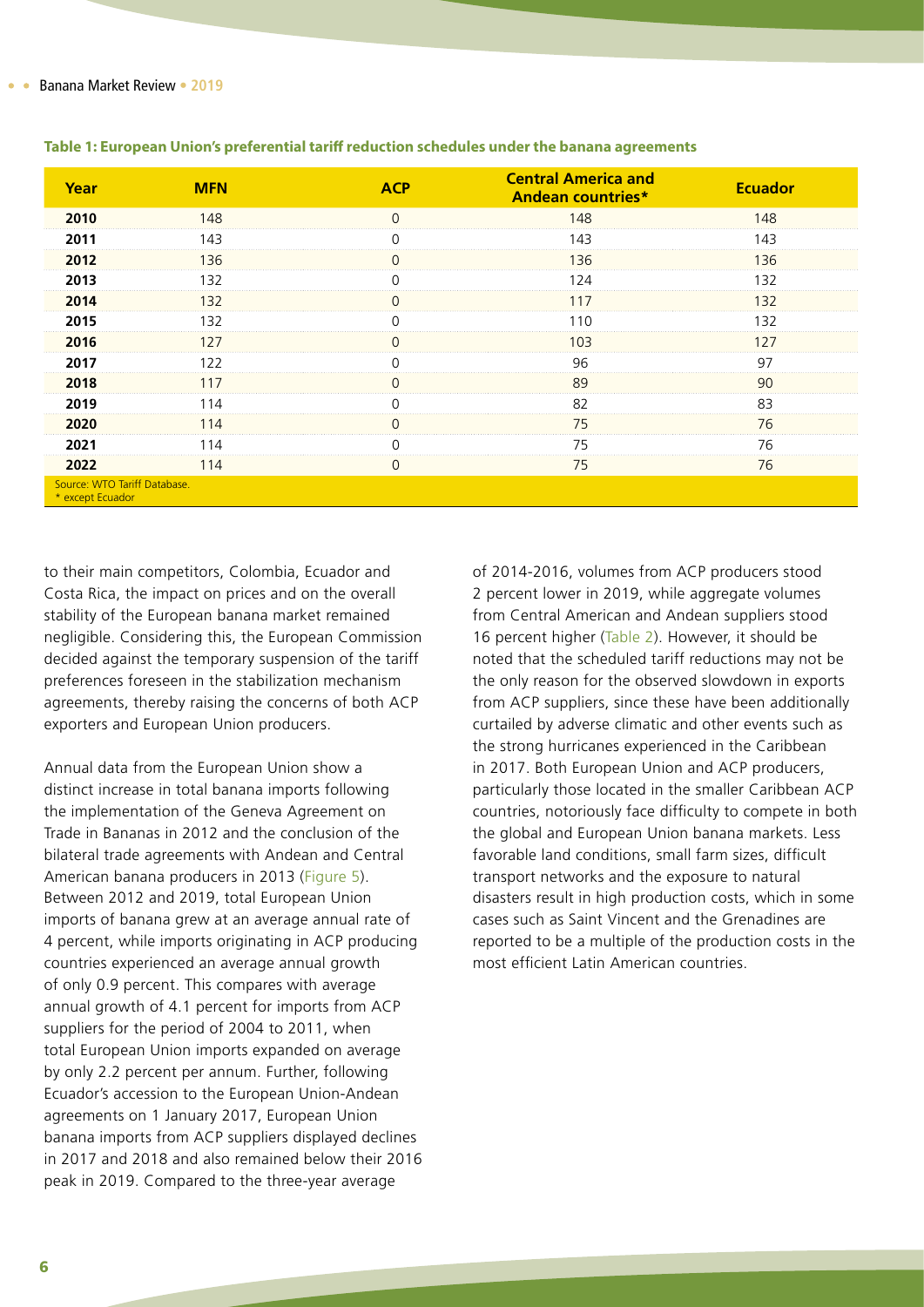#### **Table 2: European Union's Imports**

| <b>Evolution of European Union imports</b>                           | 2014-2016<br>'000 tonnes | 2019<br>'000 tonnes | <b>Difference</b><br>percent % |
|----------------------------------------------------------------------|--------------------------|---------------------|--------------------------------|
| <b>Total European Union Imports</b>                                  | 5 2 2 4                  | 58855               | 13%                            |
| European Union imports from ACP suppliers                            | 108.1                    | O89 7               |                                |
| European Union imports from Central American<br>and Andean suppliers | 4 000 5                  | 46458               | 16%                            |
| <b>Ecuador</b>                                                       | 380.7                    | 482 4               | 7%                             |
| Colombia                                                             | - 230.3                  | 1 406 1             | 14%                            |
| Costa Rica                                                           | 1 005 0                  | 1 1 5 9 1           | 15%                            |
| Panama                                                               | 210.8                    | 2859                | 36%                            |
| Peru                                                                 | 1048                     | 110.7               | 6%                             |
| Guatemala                                                            | 68 9                     | 201.6               |                                |
|                                                                      |                          |                     |                                |

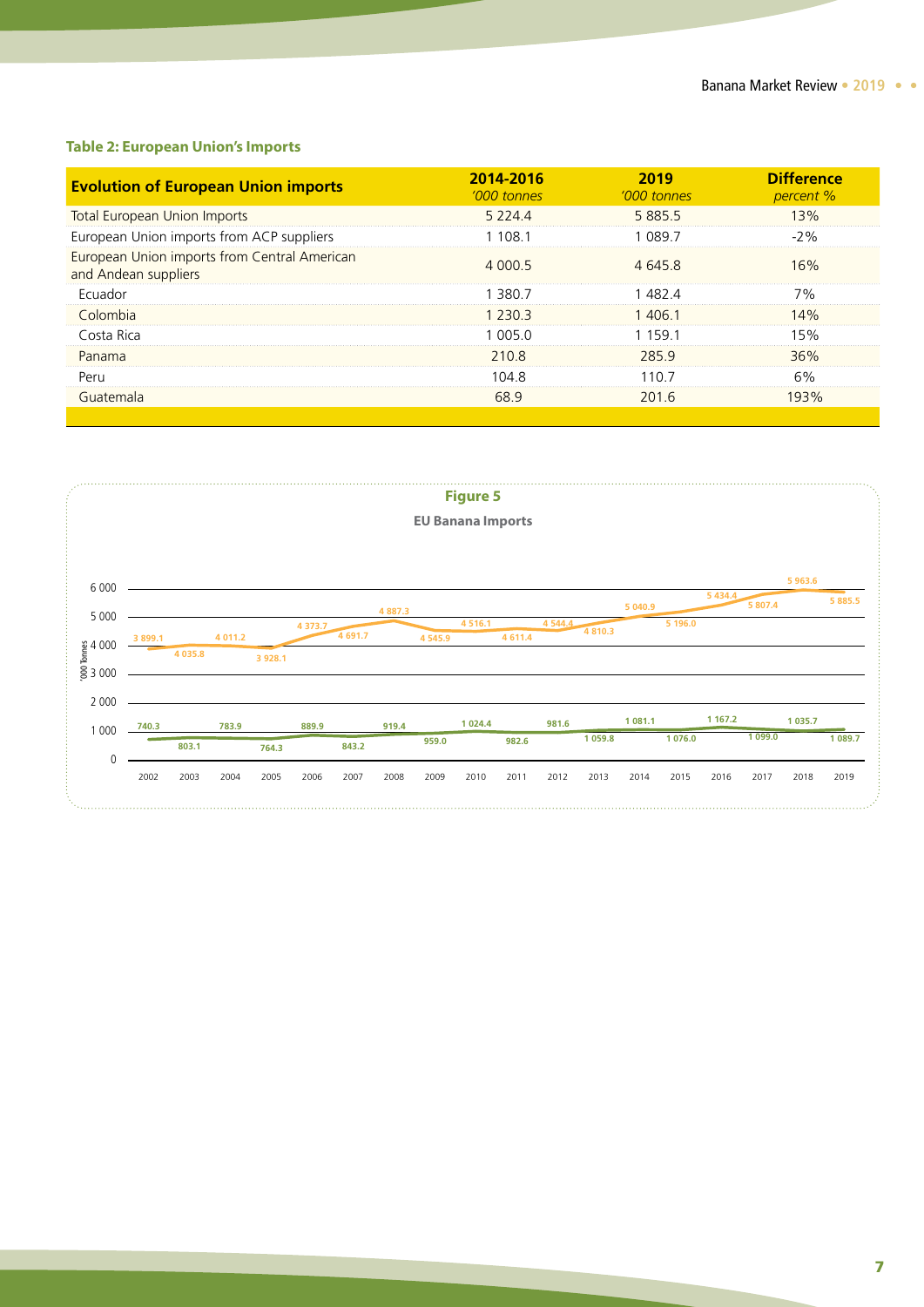#### <span id="page-15-0"></span>**Recent challenges to banana trade**

#### **The example of the Fusarium wilt disease of banana**

Banana Fusarium Wilt disease, which has been affecting banana plantations in several growing regions since the late  $19<sup>th</sup>$  century, continues to be of serious concern to the global banana industry.<sup>6</sup> The current strain of the disease, described as Tropical Race 4 (TR4), poses particularly elevated risks to global banana supplies as it can affect a much broader variety of banana and plantain cultivars than previous strains of Fusarium wilt.<sup>7</sup> In addition, there is currently no effective fungicide or other eradication method that is capable of eliminating TR4. In affected plants, the disease can quickly cause a total yield loss. According to official information, TR4 is currently confirmed in 17 countries, predominantly in South and Southeast Asia.<sup>8</sup> Due to the longevity of the fungus in the soil, infected land becomes unavailable for banana or any other cultivation for decades, resulting in a shift of production to new, unaffected land as the only recourse. Depending on the severity of the spread, outbreaks can result in an increasing scarcity of pathogen-free soils. In all reported cases, once a piece of farmland has been contaminated, managing the disease has proved extremely challenging and costly. This poses a particular threat to the livelihoods of smallholder banana producers in affected regions, who often lack the financial means to sustain operations in the face of simultaneous yield losses and increased production costs. In this regard, prevention, rapid containment and quarantine are particularly important.

In July 2019, the fungus was detected for the first time on banana plantations in Latin America, in the northeastern region of La Guajira, Colombia. According to official information, 175 hectares of banana farms have been put under quarantine by the Instituto Colombiano Agropecuario (ICA). The discovery of Fusarium wilt TR4 in the world's most significant net

exporting region, Latin America and the Caribbean, as well as its enduring occurrence in Asia, has caused considerable alarm in the banana export industry. Given the current annual value of production for export and the importance of Cavendish bananas for smallholders in the region, TR4 threatens to cause substantial losses to the sector. To date, few estimates of the additional disease-related expenses to producers are available, but it is clear that Latin American producers and exporters will be faced with significantly higher costs to shield their production from TR4. Key exporters from the region, including Ecuador, Costa Rica, Peru and Panama, have started to draw up national prevention and containment strategies, such as fumigation and sterilization of vehicles at border crossings, and the application of organic measures to neutralize the fungus. The formation of a regional, and potentially global, TR4 initiative was additionally requested by Costa Rica's National Banana Corporation (Corbana) in November 2019, alongside a request for a doubling of the funds dedicated to disease research.<sup>9</sup> FAO and the World Banana Forum have furthermore established a Global Network on TR4<sup>10</sup> aimed at facilitating global collaboration to complement the work of the Forum's Task Force on TR4, as well as a regional Technical Cooperation Project to help countries in Latin America and the Caribbean fight the spread of Fusarium wilt. Strengthened international collaboration, particularly with regards to enhanced data collection, information sharing and capacity development, can support improved awareness, prevention and containment of Fusarium wilt TR4 and be conducive to more resilient global banana production systems.

*<sup>6</sup> An assessment of the potential economic impact of the TR4 disease was published in the November 2019 edition of the FAO Food Outlook, pp. 13-20, accessible here: <http://www.fao.org/3/CA6911EN/CA6911EN.pdf>*

*<sup>7</sup> Ploetz (2005)*

*<sup>8</sup> FAO (2019)*

*<sup>9</sup> Freshplaza, [https://www.freshplaza.com/article/9166454/south](https://www.freshplaza.com/article/9166454/south-american-banana-producers-want-to-create-a-common-f)[american-banana-producers-want-to-create-a-common-front-to](https://www.freshplaza.com/article/9166454/south-american-banana-producers-want-to-create-a-common-f)[fight-the-fusarium/](https://www.freshplaza.com/article/9166454/south-american-banana-producers-want-to-create-a-common-f)*

*<sup>10</sup> Available at www.fao.org/tr4gn and [www.fao.org/wbf](http://www.fao.org/wbf)*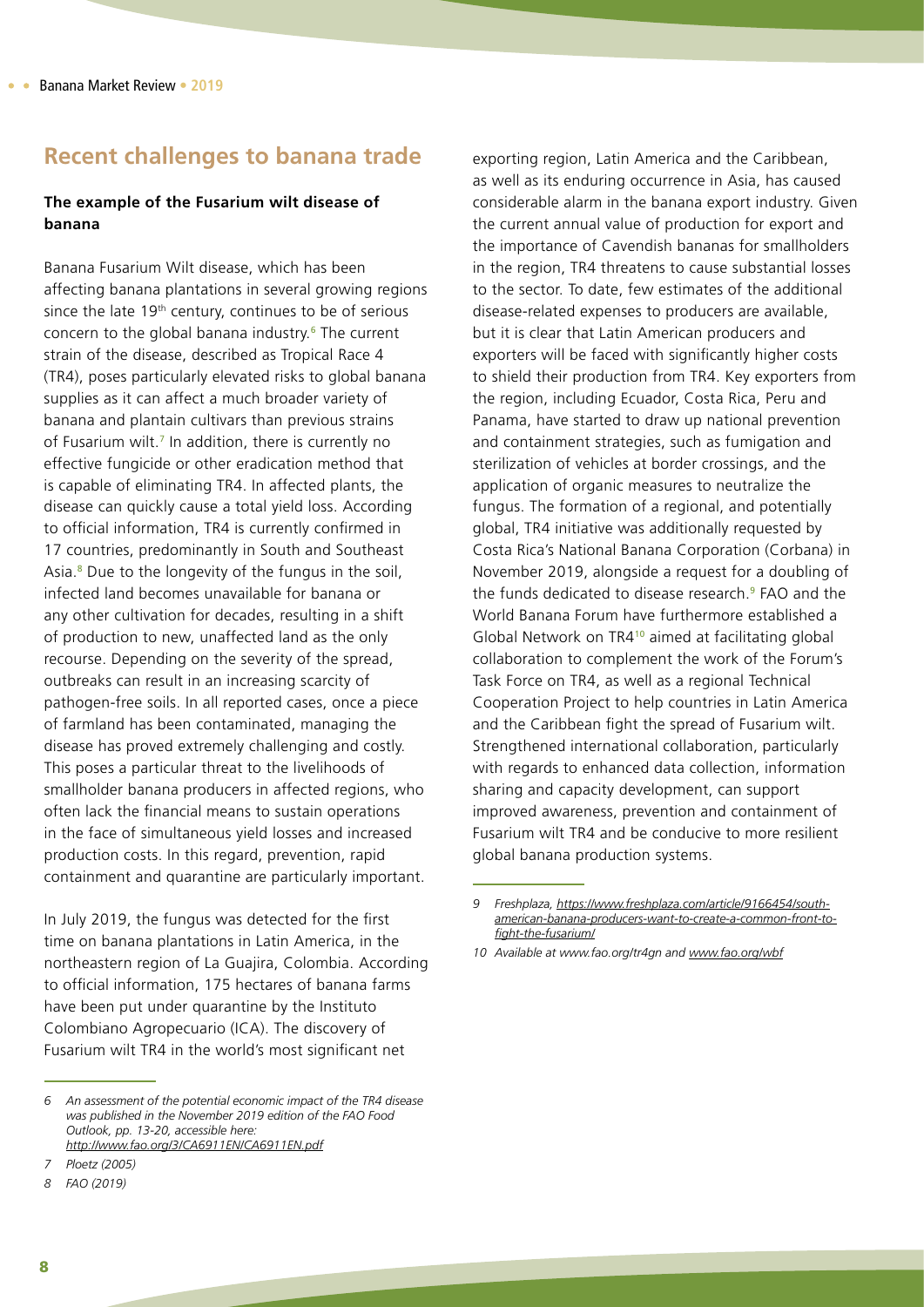# **Notes**